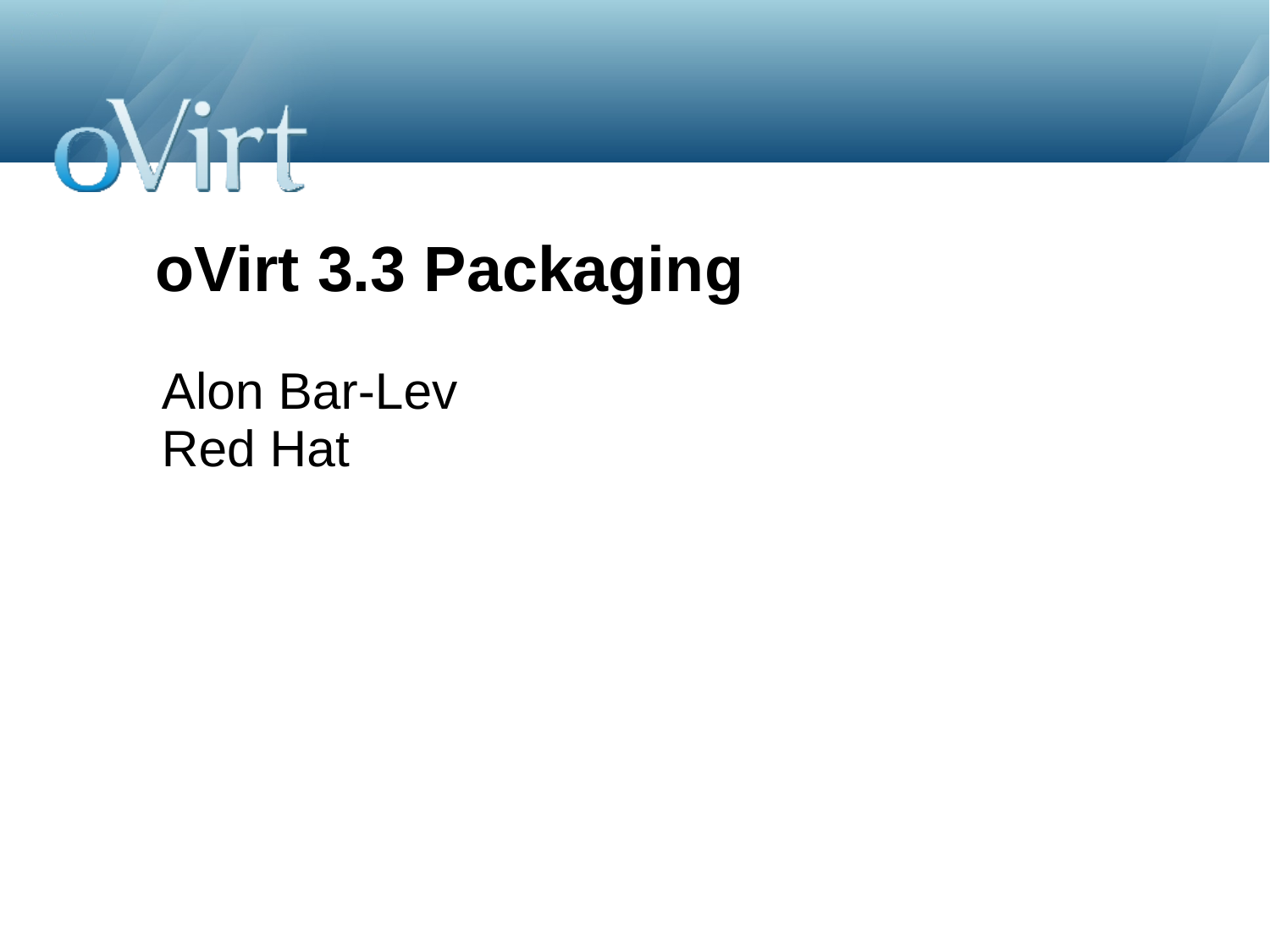# Alonbl's Time line

- 3.1:
	- Re-wrote SSH
	- Reduced the differences between upstream and downstream packaging.
- 3.2
	- Re-wrote host-deploy (except of vdsm-reg).
	- Cleanup PKI (PKCS#12, separate web trust chain).
	- Introduce the minor version into all projects but vdsm.
- 3.3
	- Re-wrote packaging.
	- Re-wrote PKI.
	- Introduction of production like development environment.
	- Complete SSH features (ybronhei)
	- Backup/restore (oschreib)
	- Rename host.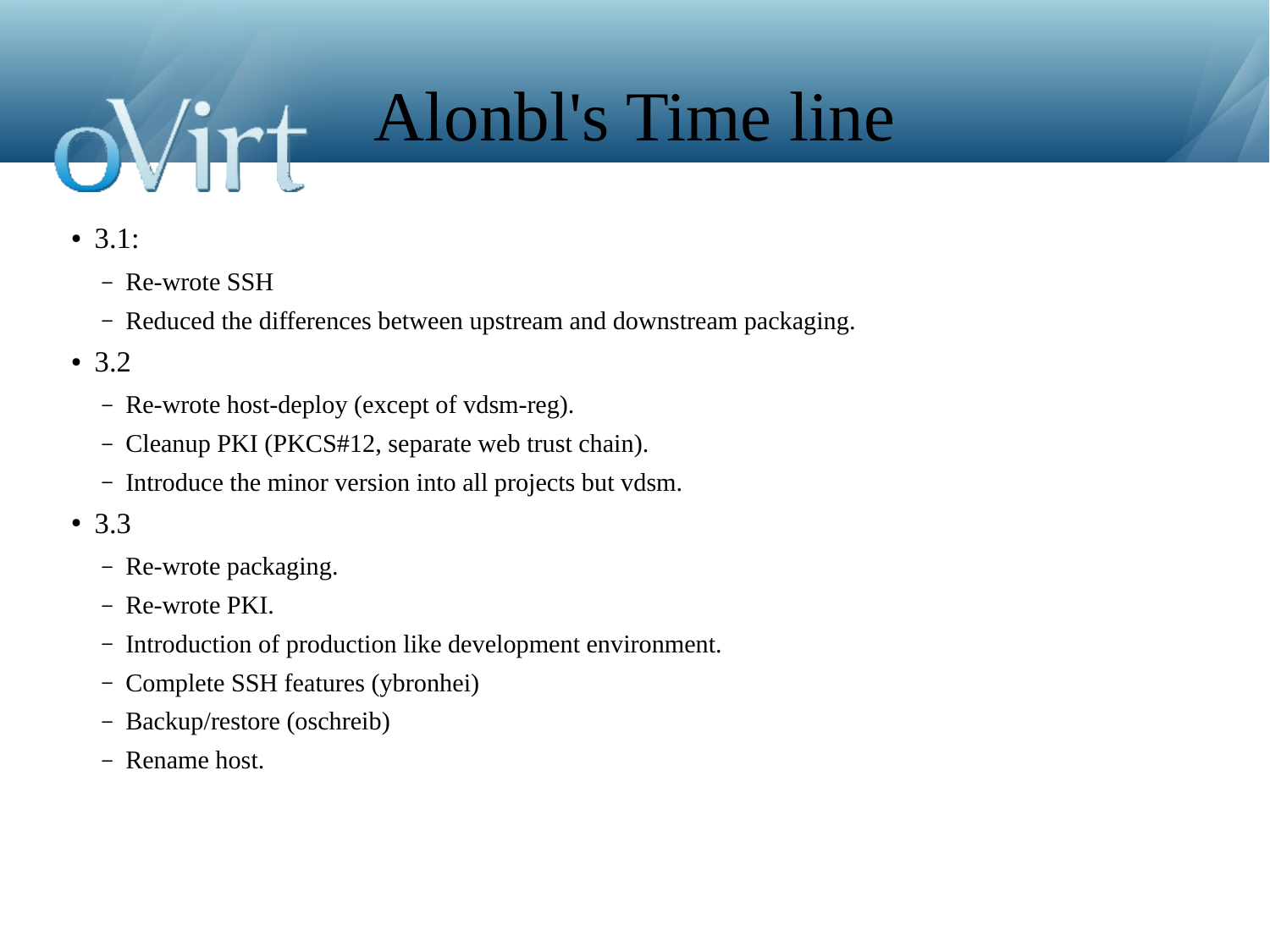## **Packaging**

- Build system
- RPM packaging
- Setup, upgrade and clean
- Services' wrappers
- Helper programs

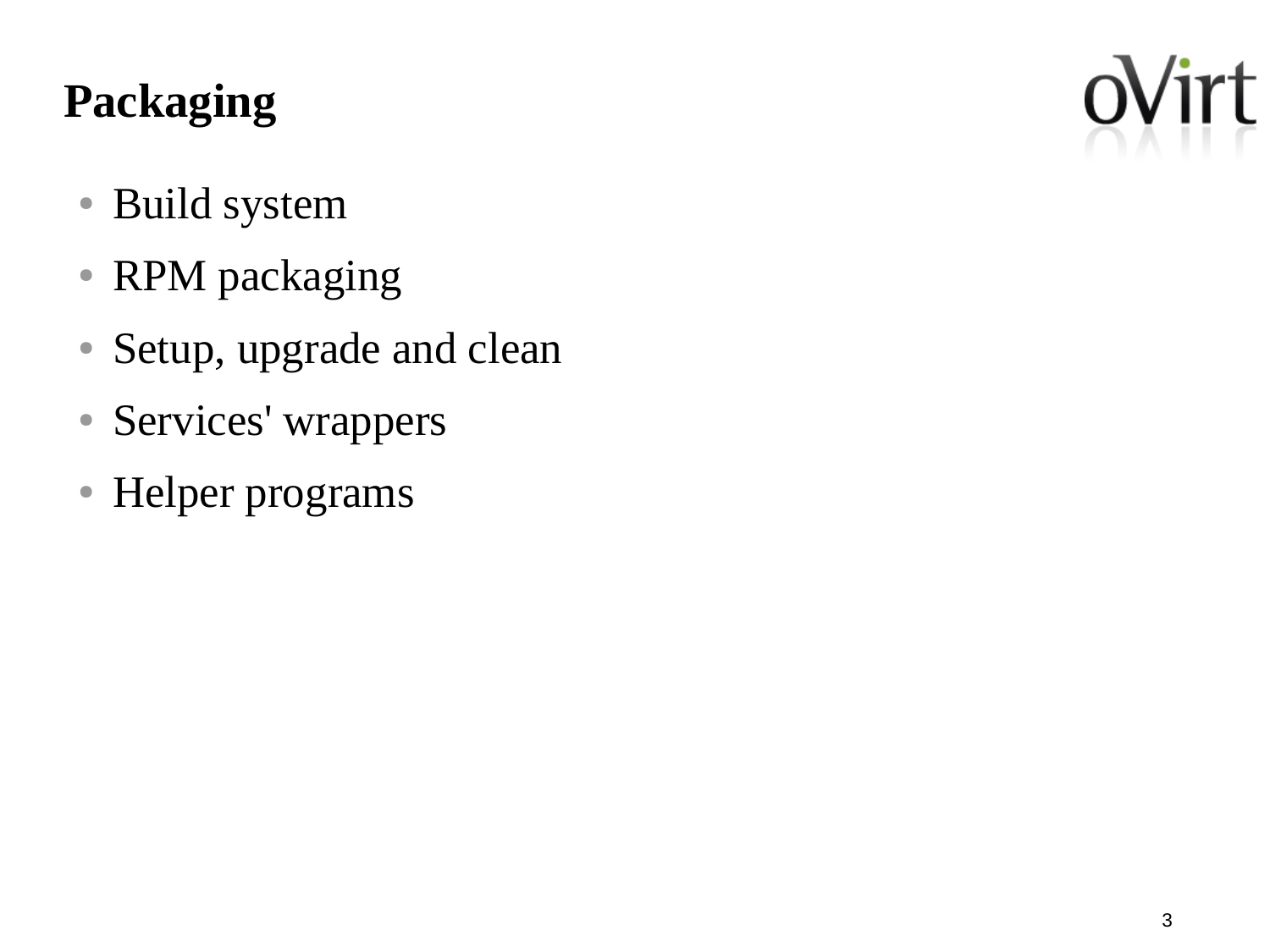#### **What's new?**

- Source tree re-org
- Build system rewrite (except java)
- RPM packaging interface
- PKI scripts rewrite
- Log Handling
- Database credentials
- Service wrappers rewrite
- Setup, upgrade, cleanup rewrite
- Apache integration

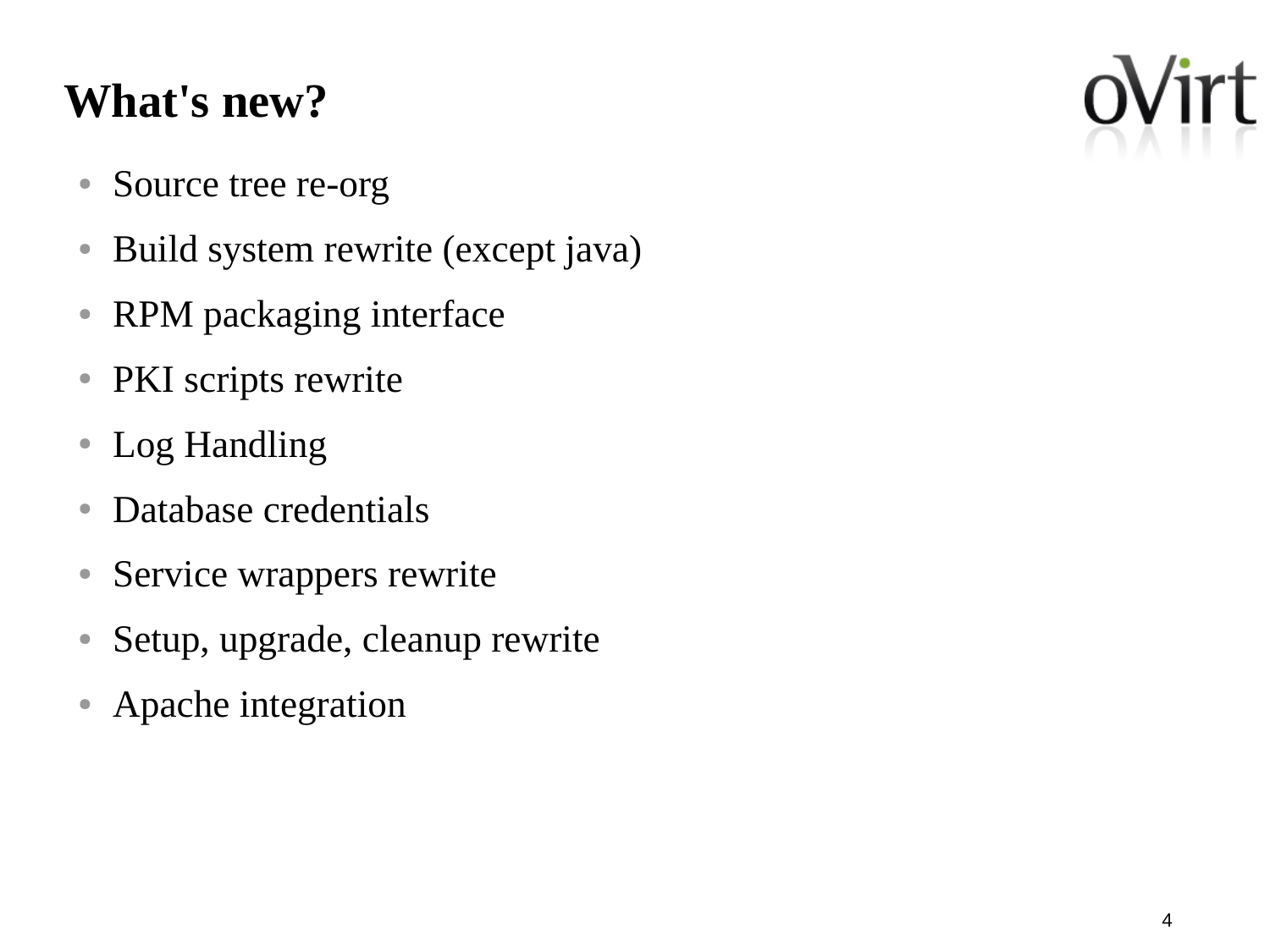#### **What's new?**

- Backup/restore utility
- Host rename utility
- Branding, osinfo
- Development environment
- Gentoo support

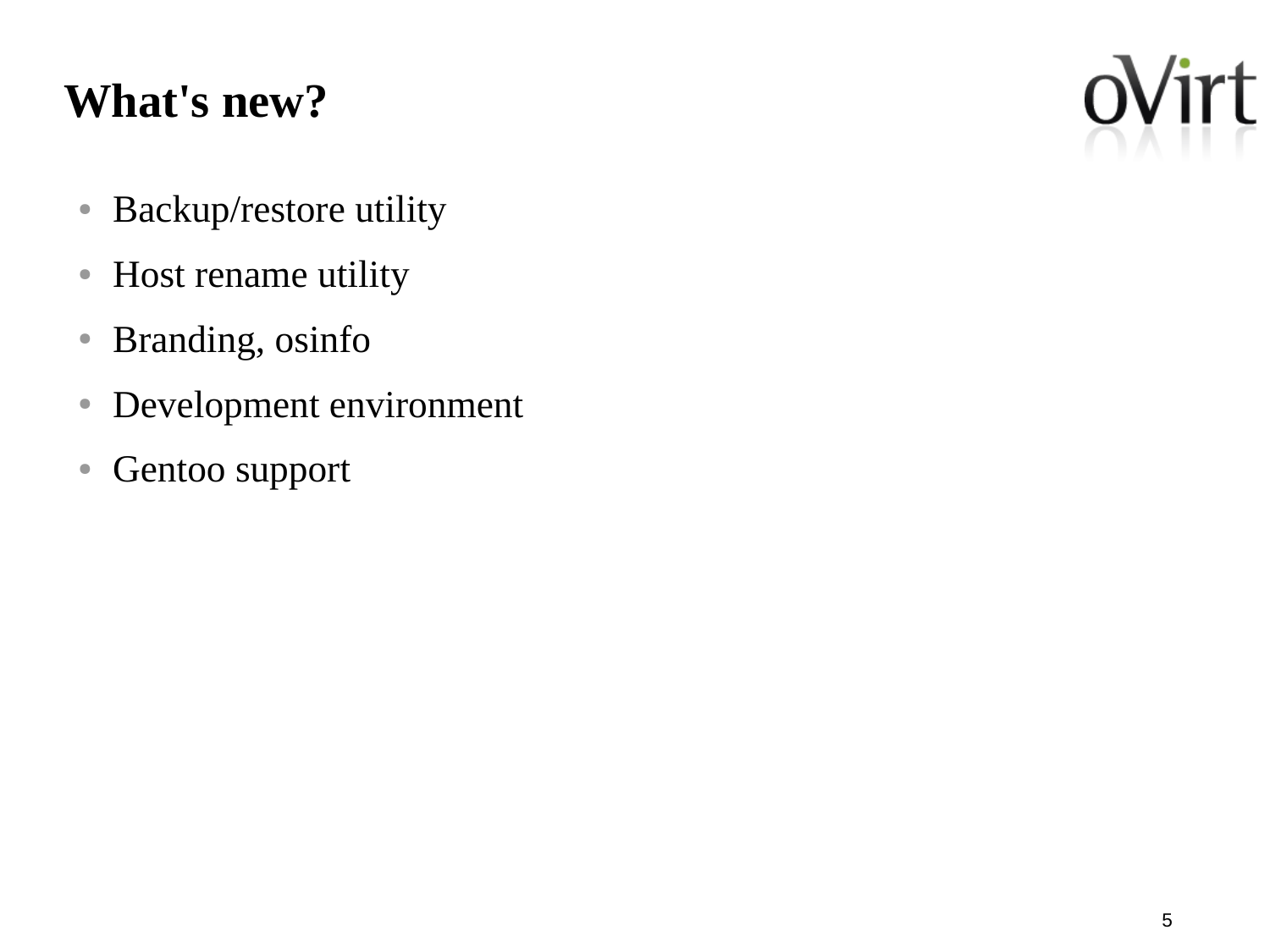#### **Source tree re-org**



- Everything is under ./packaging
- File names much installation names.
- Structure is more or less the same as target system layout.
	- bin
	- branding
	- conf
	- dbscripts
	- etc
	- firewalld
	- man
	- pki
	- pythonlib
	- services
	- setup
	- sys-etc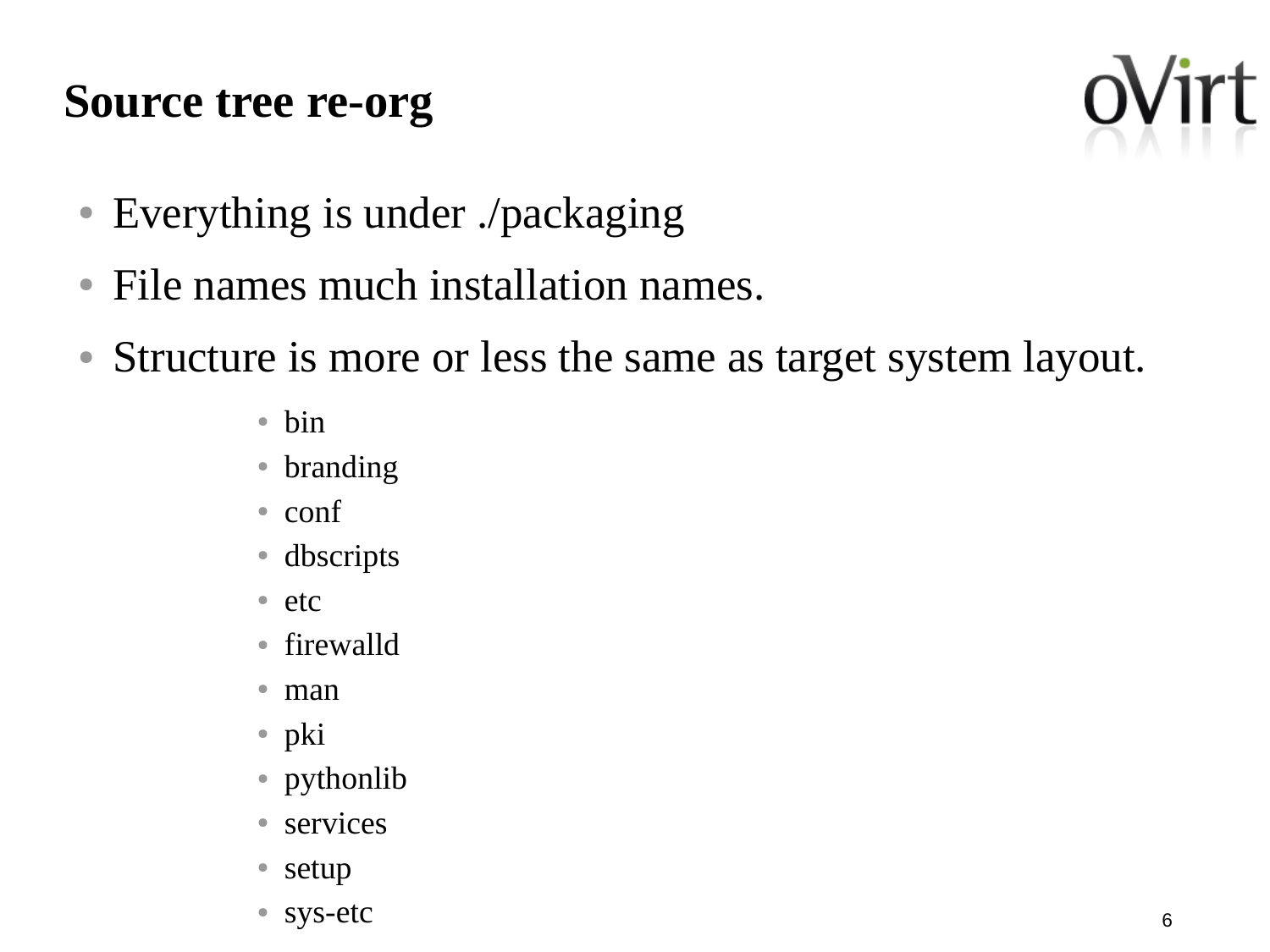## **Build system rewrite**



- Why?
	- No interface.
	- No customization.
	- No best practices.
- How?
	- Generic Makefile to copy directory structure and not specific files.
	- Formalized interface as variables, example:
		- BUILD\_GWT=1
		- BUILD GWT WEBADMIN=0
	- Support development environment installation.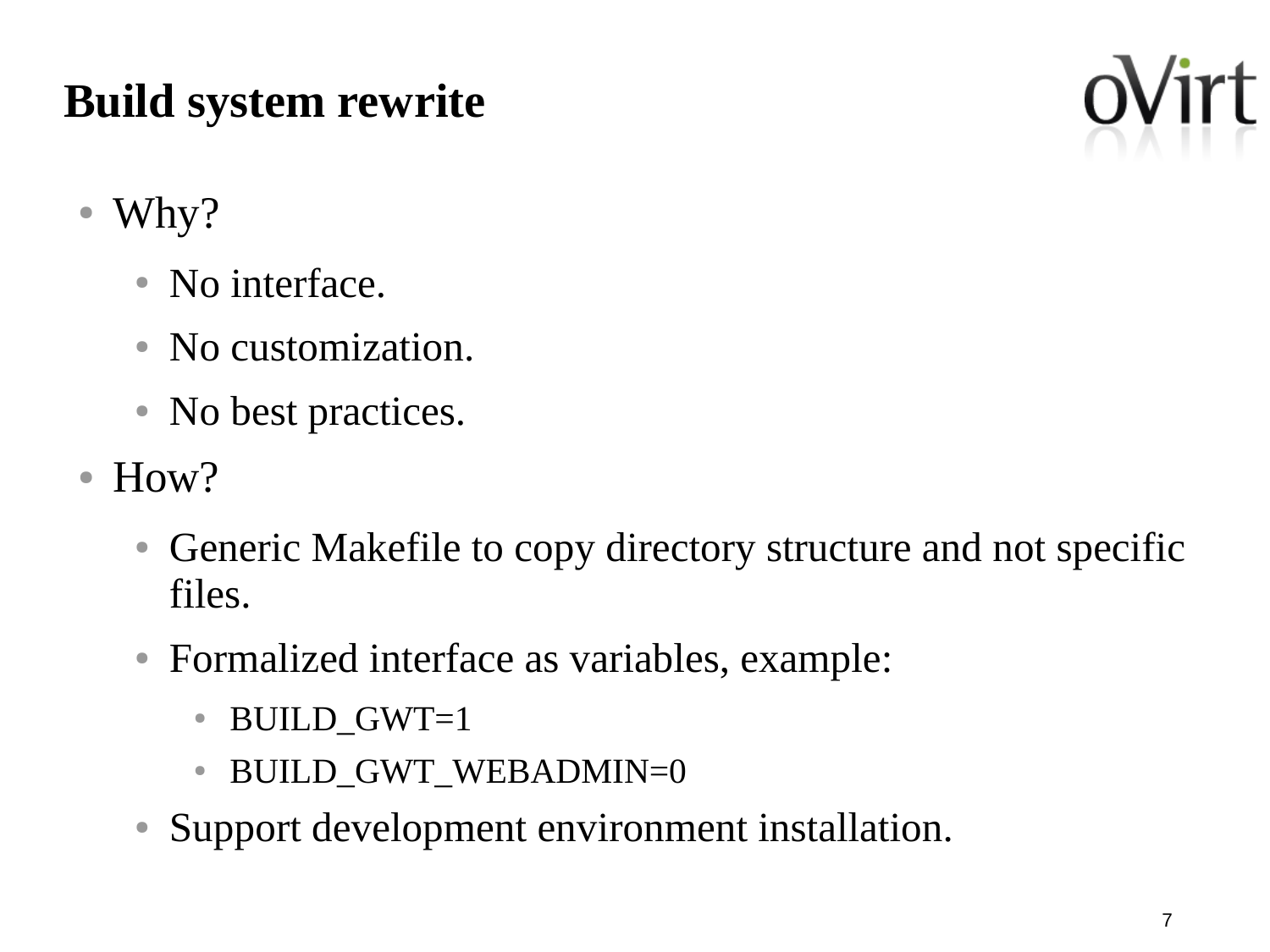#### **RPM Packaging Interface**



● Why?

- RPM was built using different commands and parameters.
- Internal change effected all builders.
- How?
	- Formalize interface to ease CI
		- ovirt\_build\_quick
		- ovirt\_build\_minimal
		- ovirt\_build\_gwt
		- ovirt\_build\_locales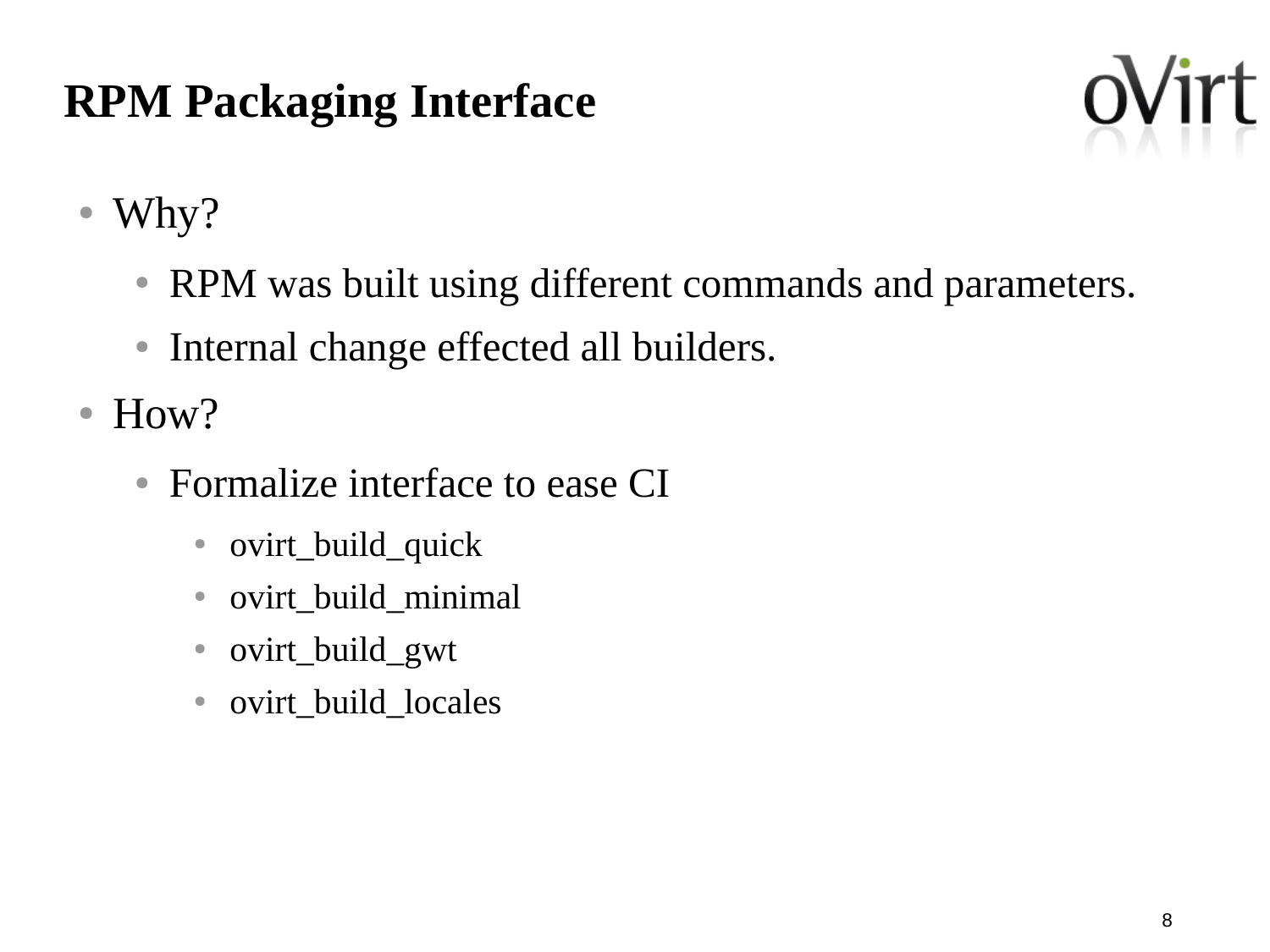## **PKI scripts rewrite**



- Why?
	- Too many bugs.
	- Unusable for support.
- How?
	- File location and format remained as-is to avoid breaking backward compatibility.
	- Human usable interface, example:

\$ pki-enroll-pkcs12.sh --help Usage: pki-enroll-pkcs12.sh [OPTIONS] Generate key, enroll certificate, store in PKCS#12 format. Result will be at /etc/pki/ovirt-engine/keys/PREFIX.p12

--name=prefix file name without prefix. --password=password password of PKCS#12. --subject=subject X.500 subject name. --keep-key reissue certificate based on previous request.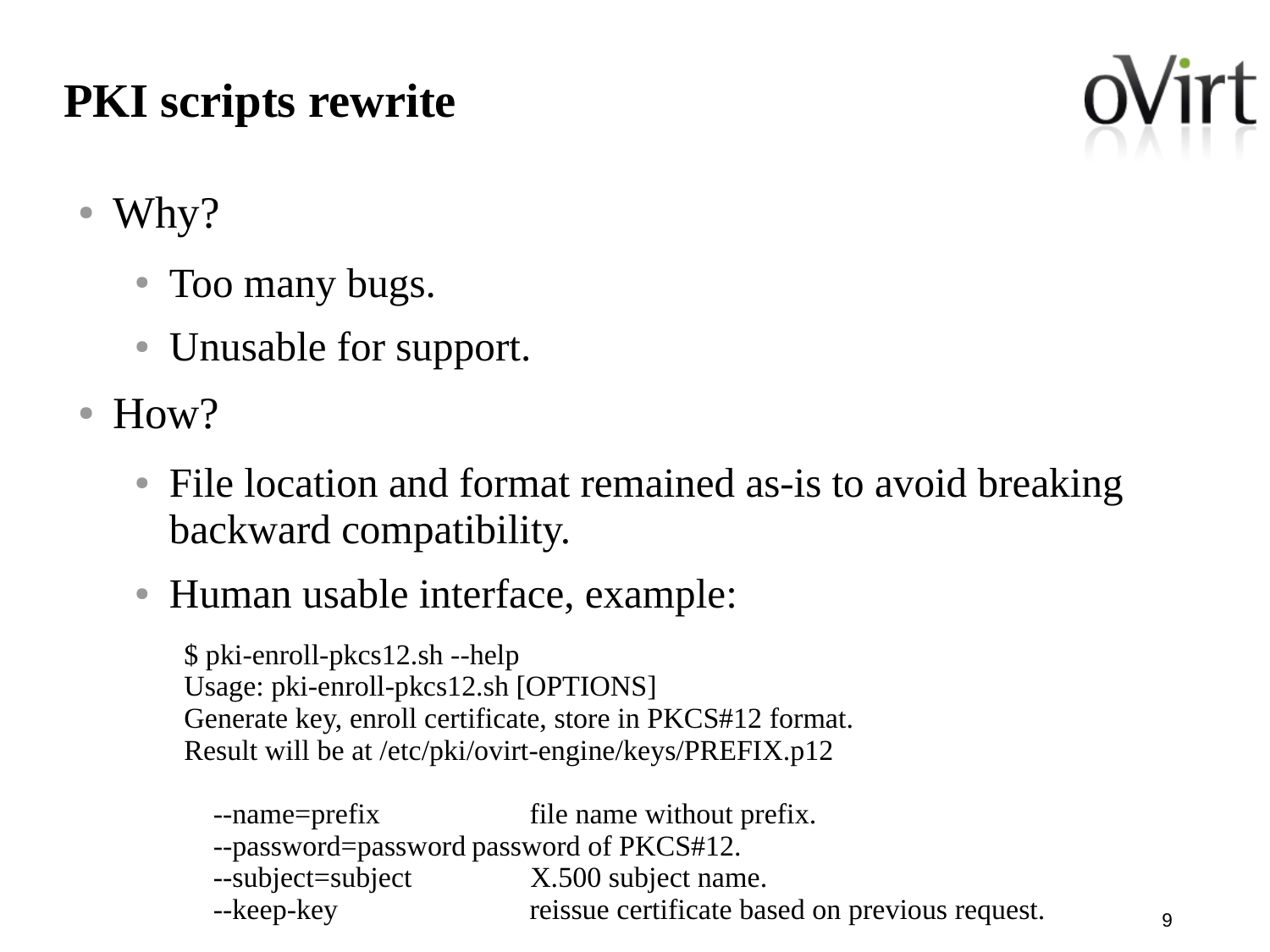## **Log Handling**



#### ● Why?

- Remove proprietary functionality.
- Apply a policy to all logs.
- How?
	- Logs are handled using logrotate instead of proprietary rotation.
	- All logs are managed.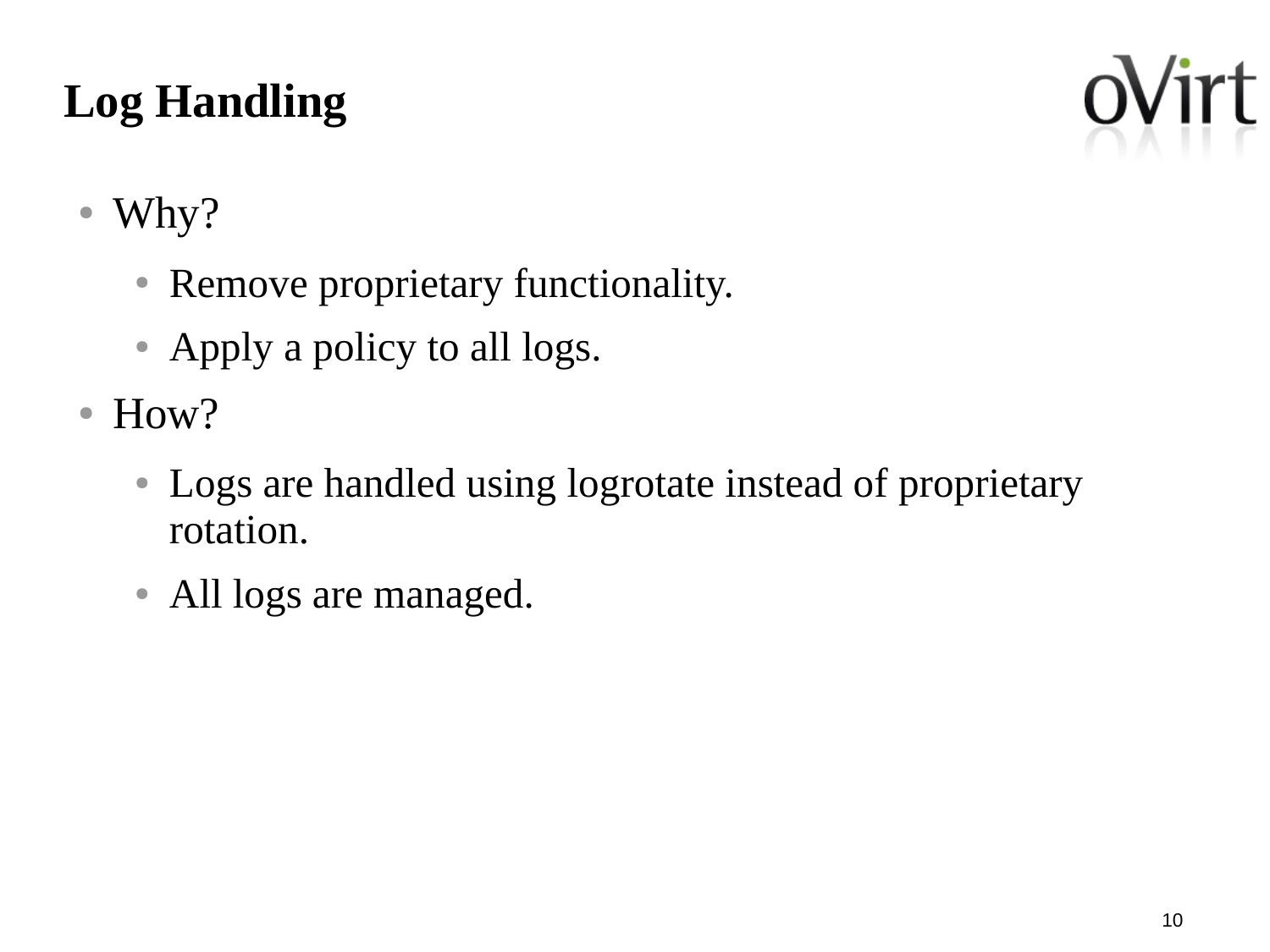#### **Database Credentials**



- Why?
	- Obscuration is actually less secure.
	- Too many places and formats credentials were stored.
	- We cannot assume we have dba premision.
- How?
	- No use/store database privileged account (dba)
		- During setup if user choose to automatically configure database we create user and empty database on behalf of the user.
	- pgpassfile format is not used any more.
	- Database password obscuration is not used any more.
	- Database credentials are stored within file readable only by ovirt user. File is: /etc/ovirt-engine/engine.conf.d/10-setup-database.conf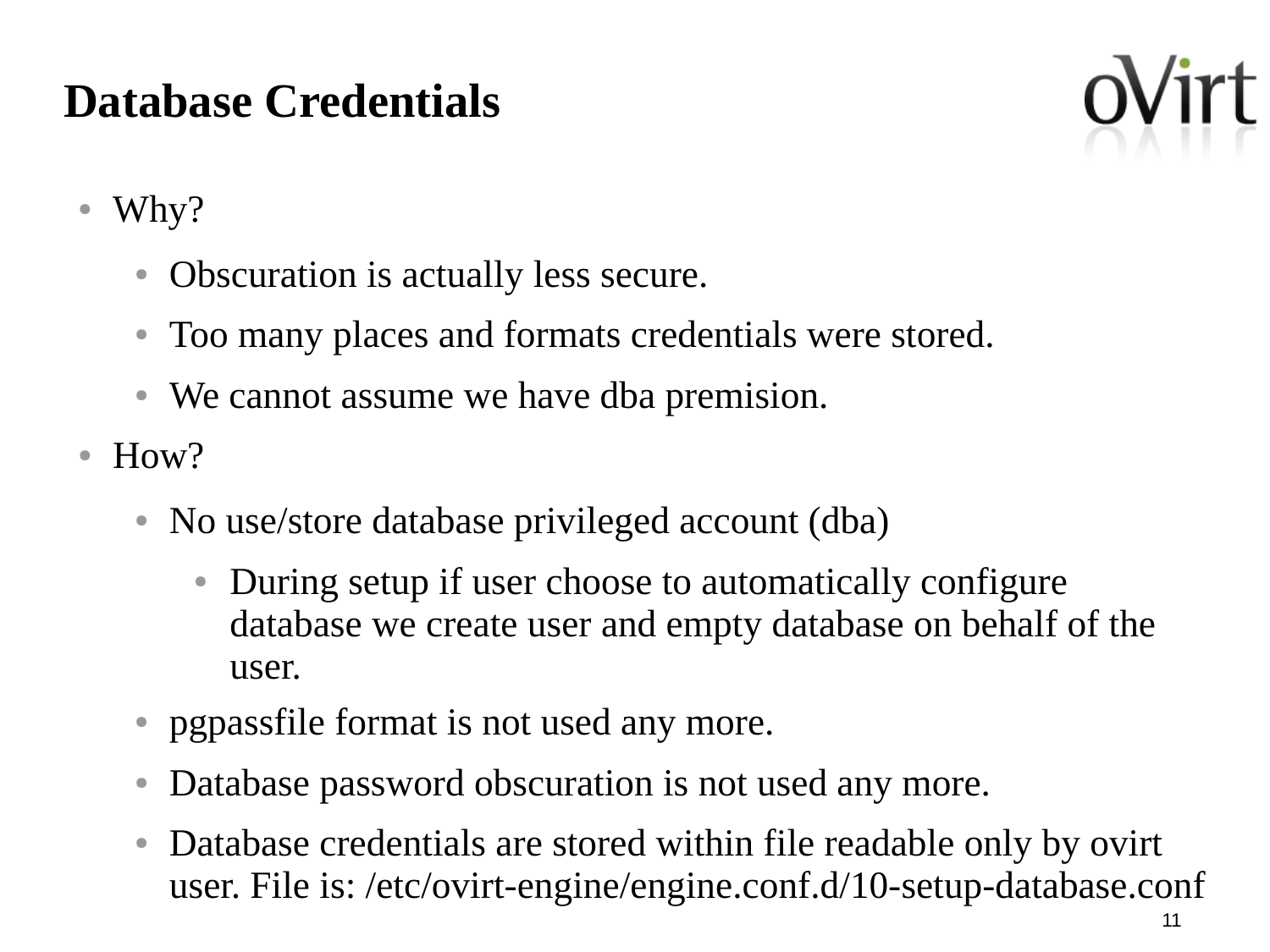## **Services' Wrappers Rewrite**



● Why?

- Tightly coupled with sysv.
- No use of downstream services.
- Some behavior is not standard.
- How?
	- Use downstream services (sysv, systemd) properly
	- Reduce the logic of our implementation in favor of downstream specific functionality.
	- Use common infrastructure for all services.
	- Expose common infrastructure for reuse by other distributions.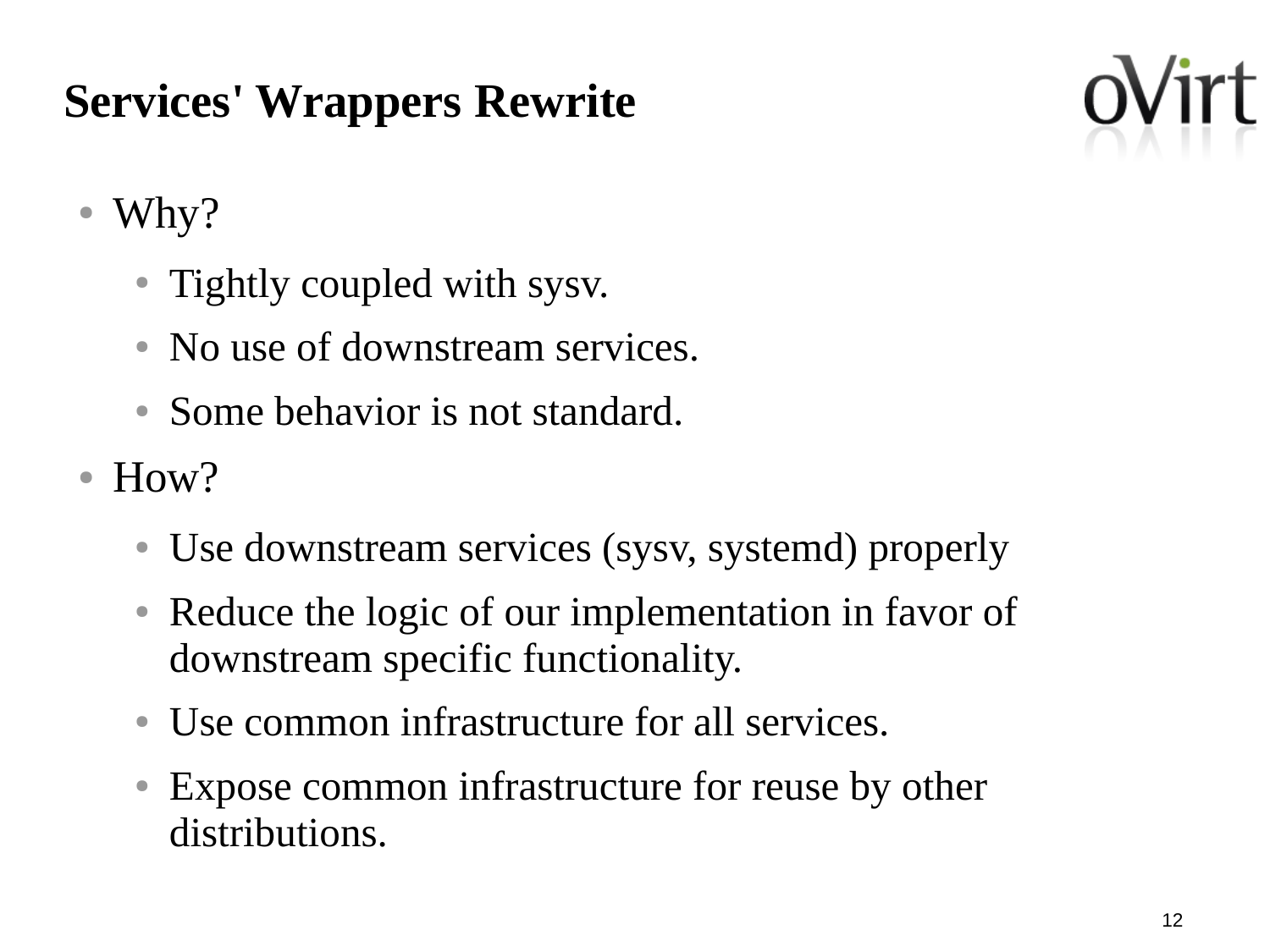## **Setup, upgrade, cleanup rewrite**

- Why?
	- Low code quality.
	- RHEL/Fedora specific.
- How?
	- Implementation using otopi
		- Pluggable installation sequence framework
		- Shared with host-deploy
		- Modular implementation
		- Environment based
	- Transactional (when legacy permits)
	- Excessive logging
	- Enhanced user dialog
	- Automation friendly
	- Uninstall friendly
	- Platform independent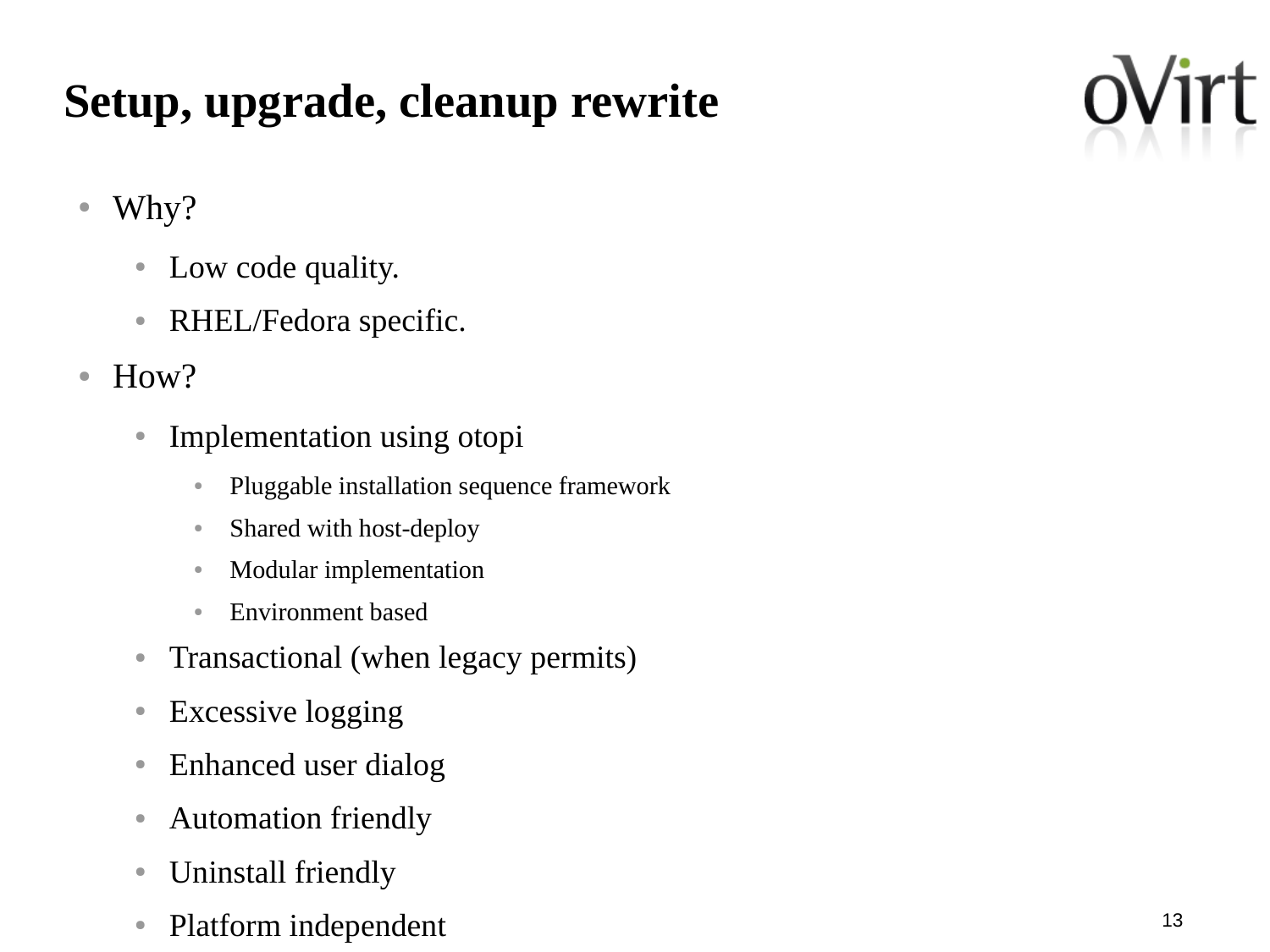### **Modular Layout**

setup/bin setup/dbutils setup/ovirt\_engine\_setup setup/plugins setup/plugins/ovirt-engine-common setup/plugins/ovirt-engine-common/core setup/plugins/ovirt-engine-common/db setup/plugins/ovirt-engine-common/dialog setup/plugins/ovirt-engine-common/distro-rpm setup/plugins/ovirt-engine-common/system setup/plugins/ovirt-engine-remove setup/plugins/ovirt-engine-remove/config setup/plugins/ovirt-engine-remove/core setup/plugins/ovirt-engine-remove/db

setup/plugins/ovirt-engine-remove/files setup/plugins/ovirt-engine-setup setup/plugins/ovirt-engine-setup/all-in-one setup/plugins/ovirt-engine-setup/apache setup/plugins/ovirt-engine-setup/config setup/plugins/ovirt-engine-setup/core setup/plugins/ovirt-engine-setup/db setup/plugins/ovirt-engine-setup/dialog setup/plugins/ovirt-engine-setup/distro-rpm setup/plugins/ovirt-engine-setup/legacy setup/plugins/ovirt-engine-setup/network setup/plugins/ovirt-engine-setup/pki setup/plugins/ovirt-engine-setup/provisioning setup/plugins/ovirt-engine-setup/releasepreview setup/plugins/ovirt-engine-setup/system setup/plugins/ovirt-engine-setup/upgrade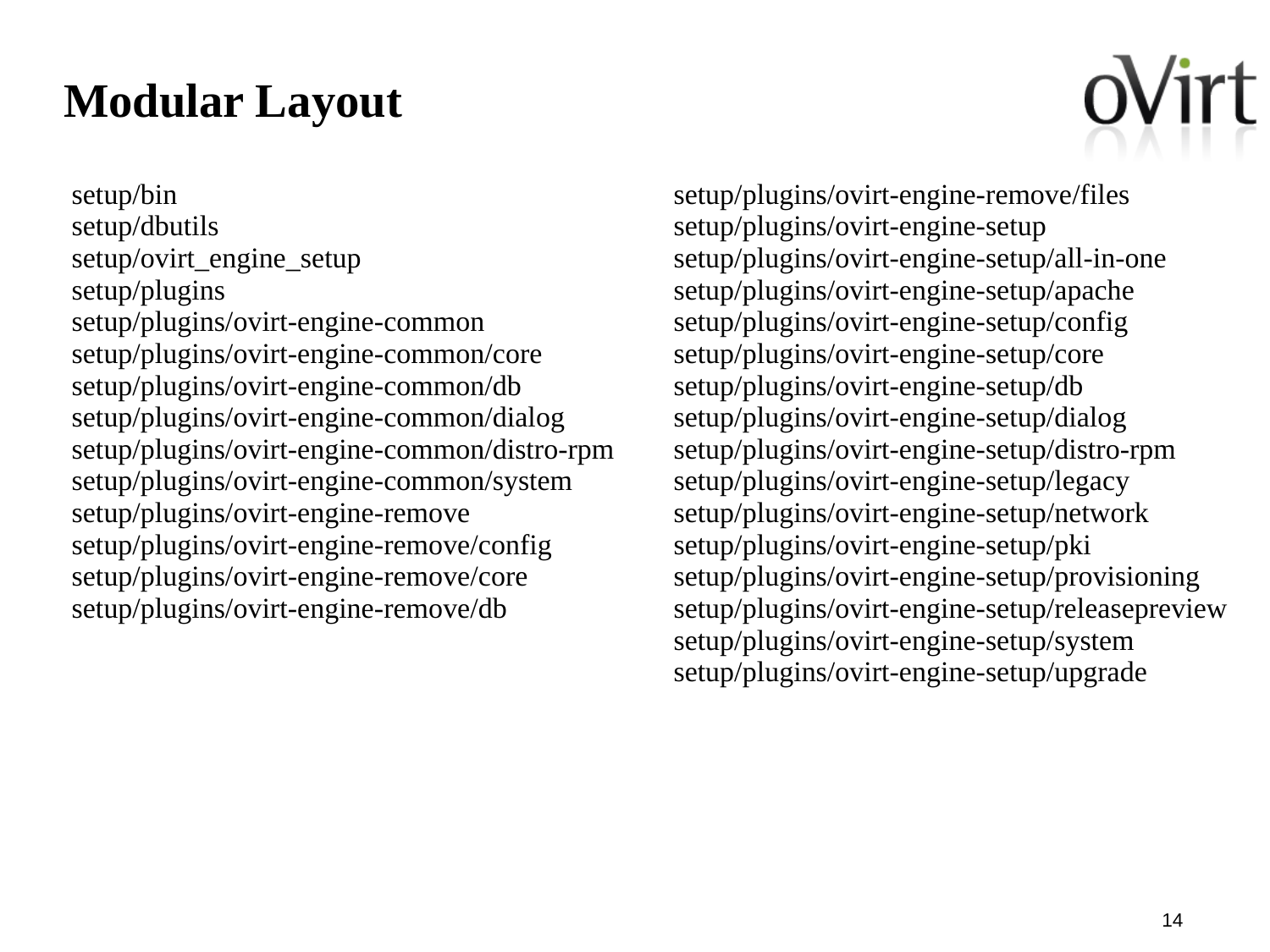## **Development environment**



- Why?
	- Developers actually abused product to make it work.
	- The gap between their environment and production was huge.
	- Any change in product resulted in breaking the environment as it was installed against product usage.
- How?
	- Direct outcome of setup rewrite.
	- Installation of product using unprivileged user.
	- All services are enabled:
		- tools (config, domains)
		- PKI
		- host-deploy
	- [README.developer,](http://gerrit.ovirt.org/gitweb?p=ovirt-engine.git;a=blob;f=README.developer;hb=HEAD) [wiki](http://www.ovirt.org/OVirt_Engine_Development_Environment)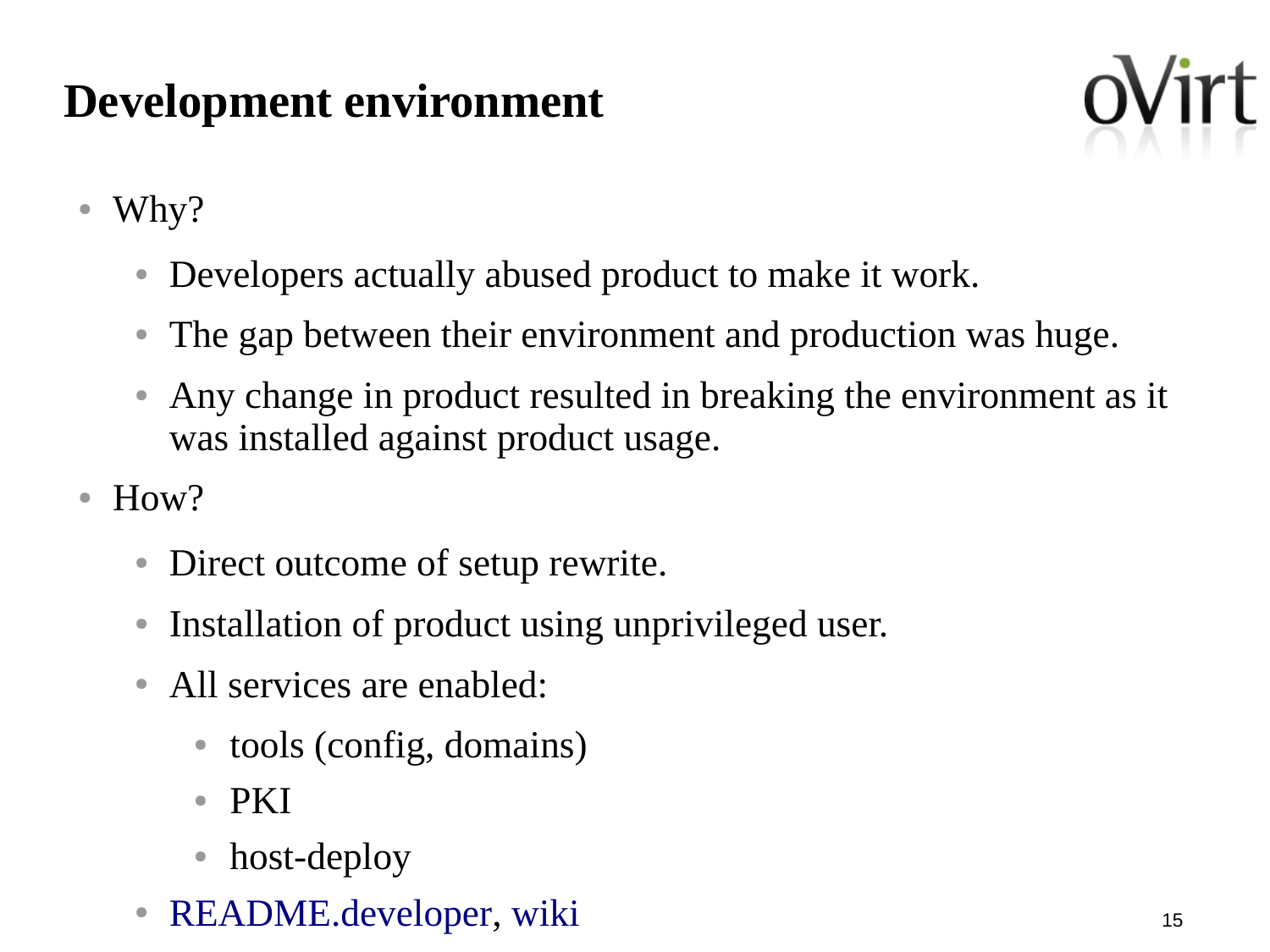## **Apache Integration**



- Why?
	- Supporting multiple configuration is difficult.
	- Currently we assume we own apache.
- How?
	- Force apache usage.
	- Proxy only ovirt-engine URIs, to allow sharing apache with other applications.
	- Optionally redirect root URI to product, to support site specific welcome page.
	- ovirt-engine URI is /ovirt-engine/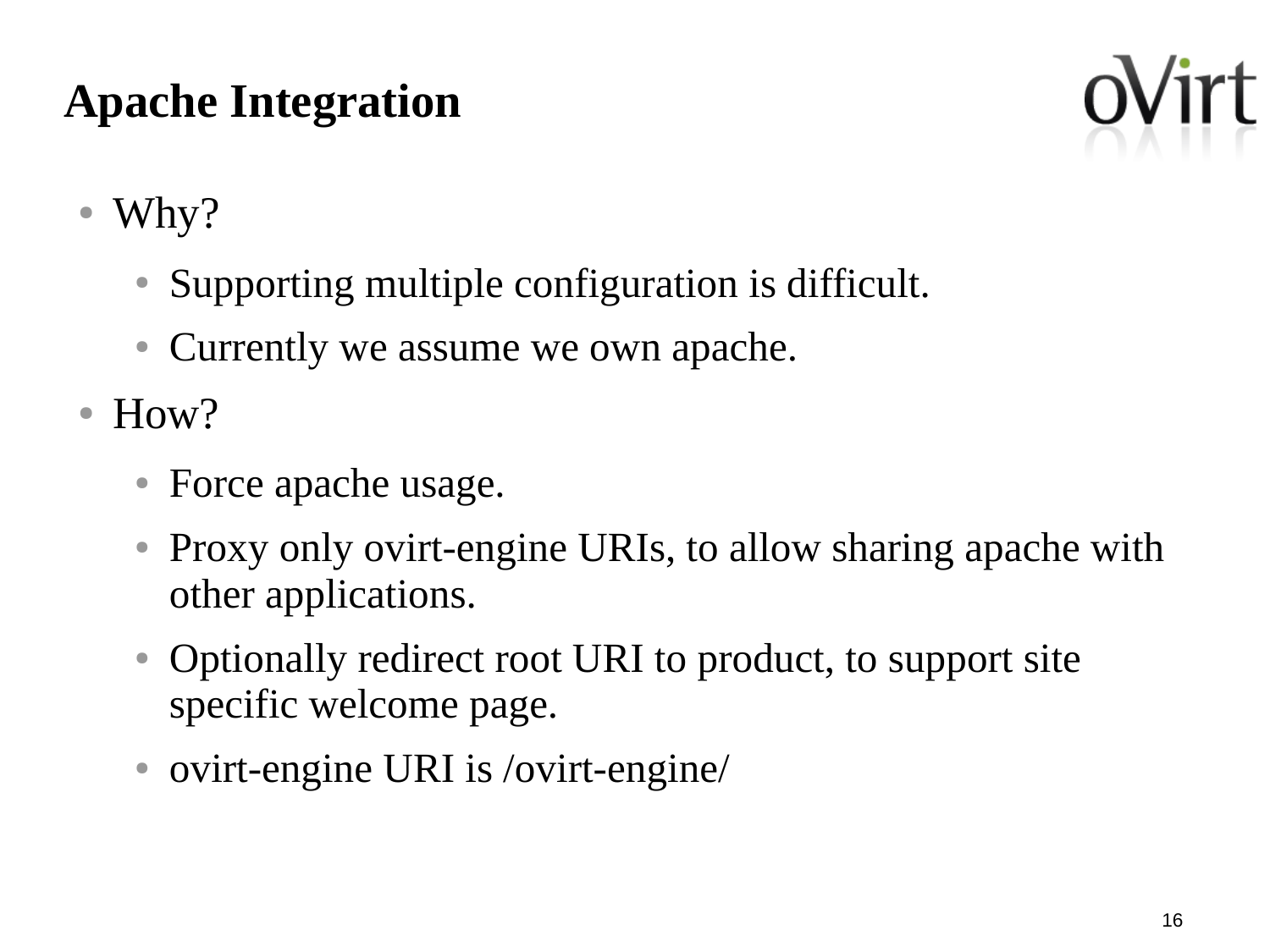## **Branding and osinfo**



- Why?
	- Allow product customization post install.
	- Reduce difference between upstream and downstream.
- How?
	- Use drop dir methodology.
		- /etc/ovirt-engine/branding/
		- /etc/ovirt-engine/osinfo.conf.conf/
	- Packager friendly, easy to extend.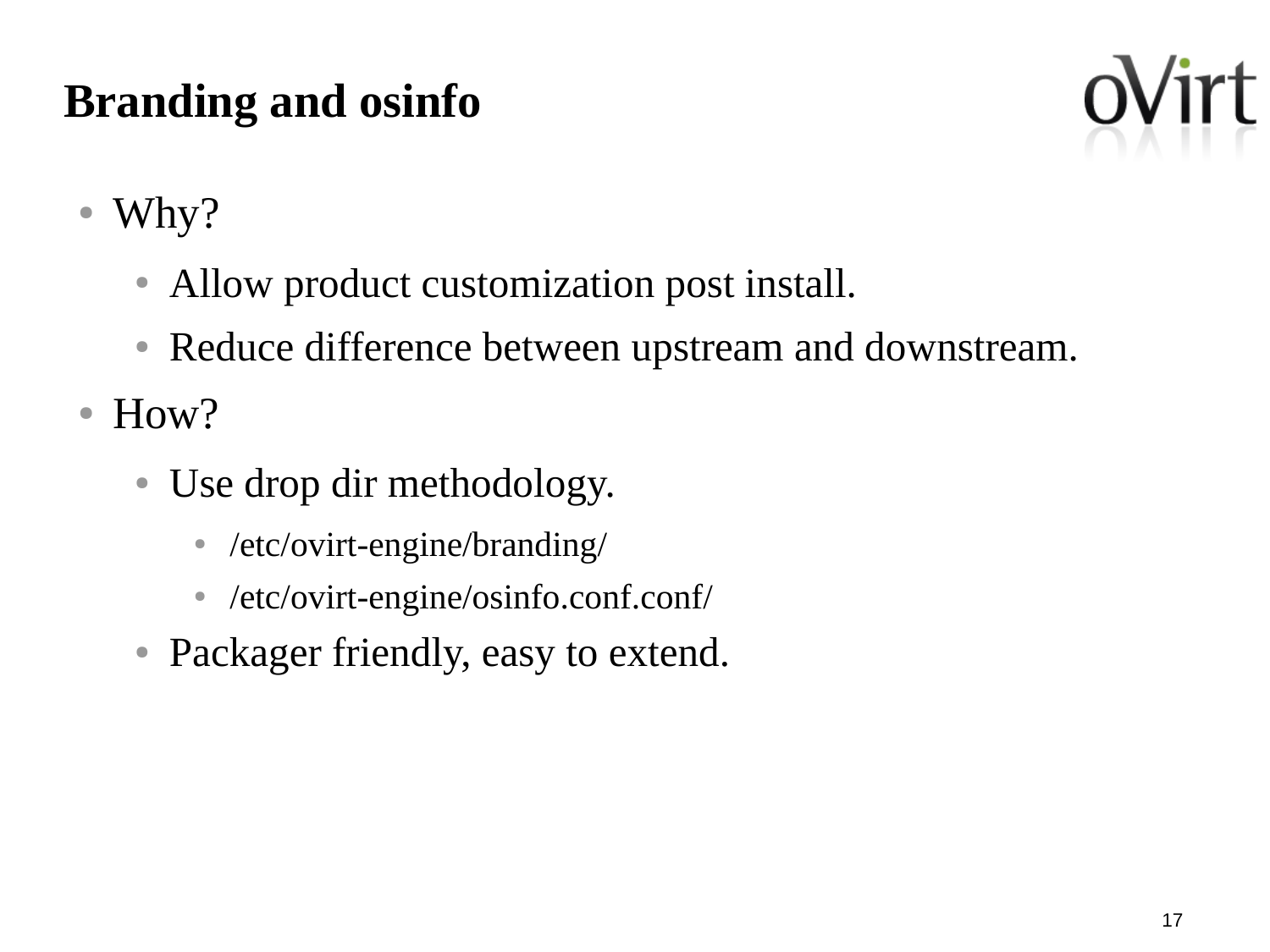## **Gentoo support**



- Why?
	- Extend community.
	- The most complex and flexible packaging as preparation for other distributions.
- How?
	- ovirt-engine only!
	- Gentoo Overlay
		- <https://github.com/alonbl/ovirt-overlay>
	- Gentoo Instructions
		- <http://wiki.gentoo.org/wiki/OVirt>